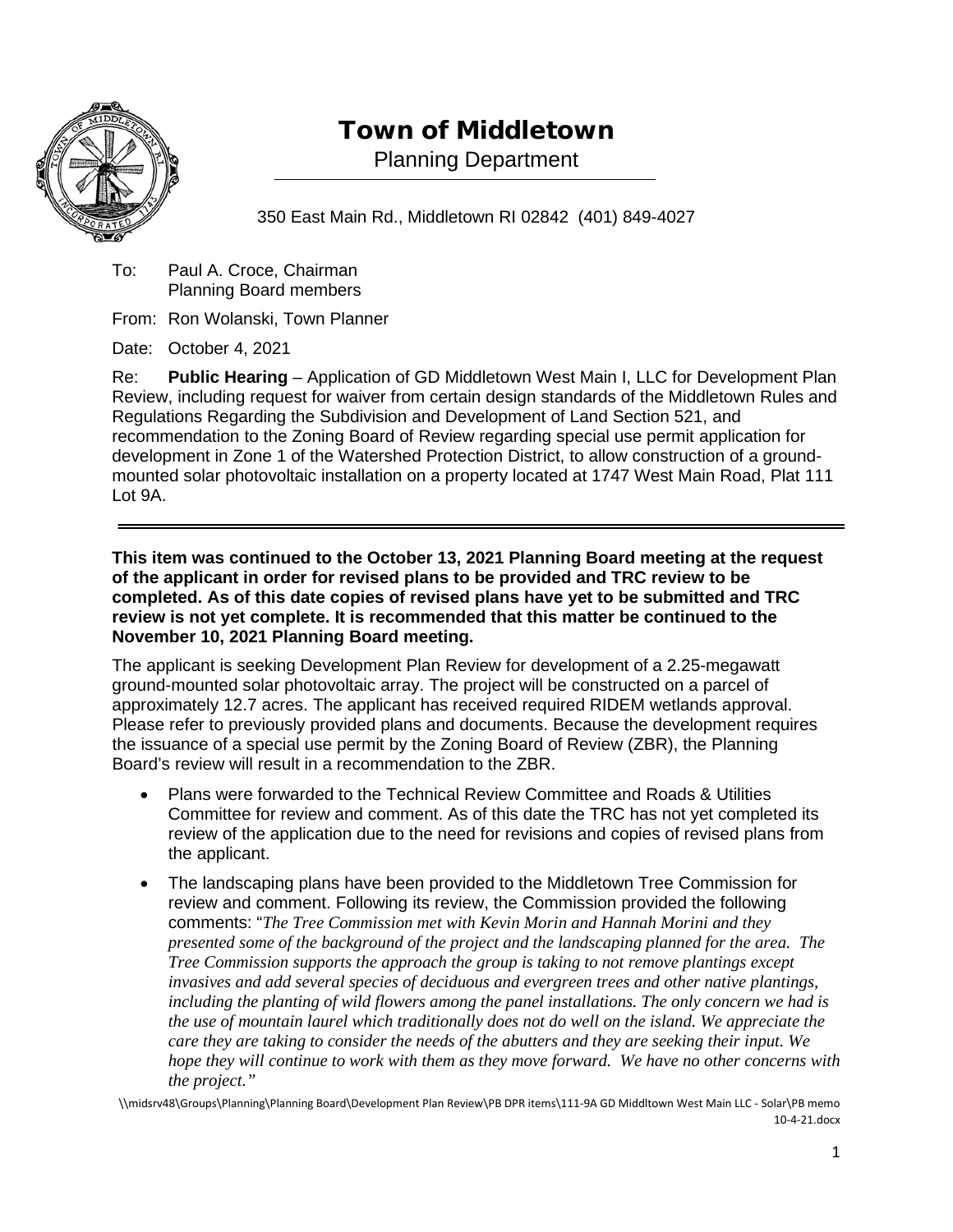## **Zone 1 WPD**

Note that the project is located partially within Zone 1 of the Watershed Protection district due to the presence of hydric soils (Stissing). The project is located in the Bailey Brook watershed. The following development design standards are required for all developed within the Watershed Protection District per Zoning Ordinance Section 1108:

- 1. Surface water runoff shall, to the degree feasible, be directed towards areas covered with vegetation for surface infiltration; and
- 2. Where the premises are partially outside of the WPD, site design shall, to the degree feasible, locate such potential pollution sources as Individual Sewage Disposal Systems outside of the District; and
- 3. Surface water runoff shall be directed, to the degree feasible, towards the lesser restricted district where the premises is located within two (2) or more districts.

If the Board chooses to move forward with providing a positive recommendation, based on my review of the application materials and the requirements of Article 11, the board should consider the following conditions of approval:

- 1. The builder is required to comply with the provisions of the town's storm water management ordinance (Chapter 153), and construction site runoff and erosion control (Chapter 151). The use of pervious paving and other methods to promote infiltration of storm runoff should be considered as means of meeting the requirements of Chapter 153.
- 2. The use of lawn chemicals, fertilizers, and other chemicals with the potential to adversely impact ground and surface water quality shall be prohibited within Watershed Protection District, Zone 1.

## **Waiver Requests:**

Waivers may be considered in accordance with section 908 of the subdivision regulations where; the literal enforcement of one or more provisions of the regulations is impracticable and will exact undue hardship; because of the peculiar conditions pertaining to the land in question; or where such waiver and/or modification is in the best interest of good planning practice and/or design, as evidenced by consistency with the municipality's comprehensive plan and Zoning Ordinance. To proceed, the application would require the following waivers from Article 5 Section 521 for commercial development design:

- 1) 521.1.C. The project is proposed to be serviced by overhead utility lines, where underground service is required.
- 2) 521.3- D.2 Required opaque screening along the abutting residential property boundary not provided.

## **Required Findings:**

In accordance with section 309 of the Middletown Zoning Ordinance, prior to granting any development plan review approval, or issuing a recommendation in favor of approval to the Zoning Board of Review, the Planning Board shall find that:

(1) The granting of approval will not result in conditions inimical to the public health, safety and welfare;

<sup>\\</sup>midsrv48\Groups\Planning\Planning Board\Development Plan Review\PB DPR items\111-9A GD Middltown West Main LLC - Solar\PB memo 10-4-21.docx